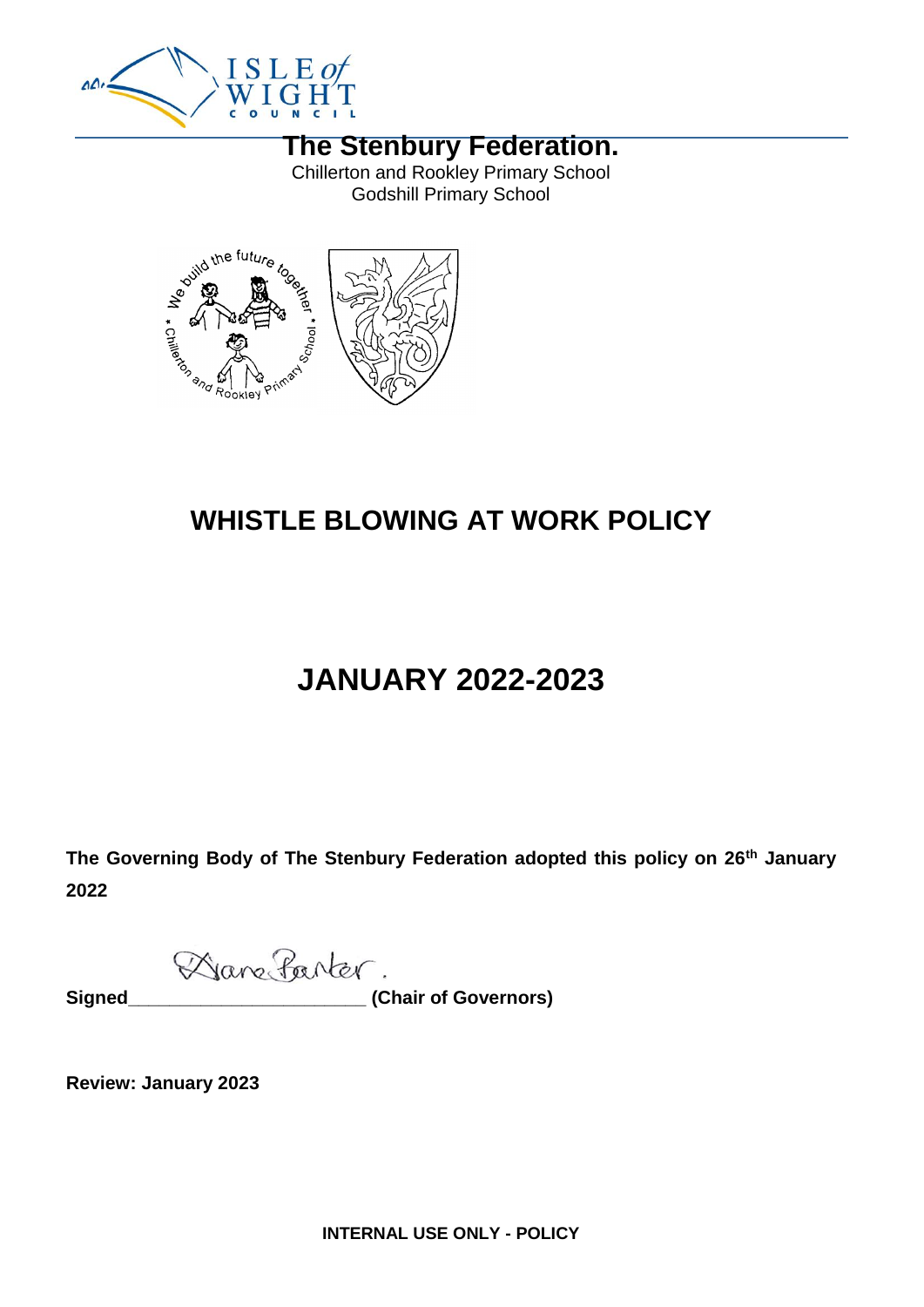

# **WHISTLEBLOWING POLICY**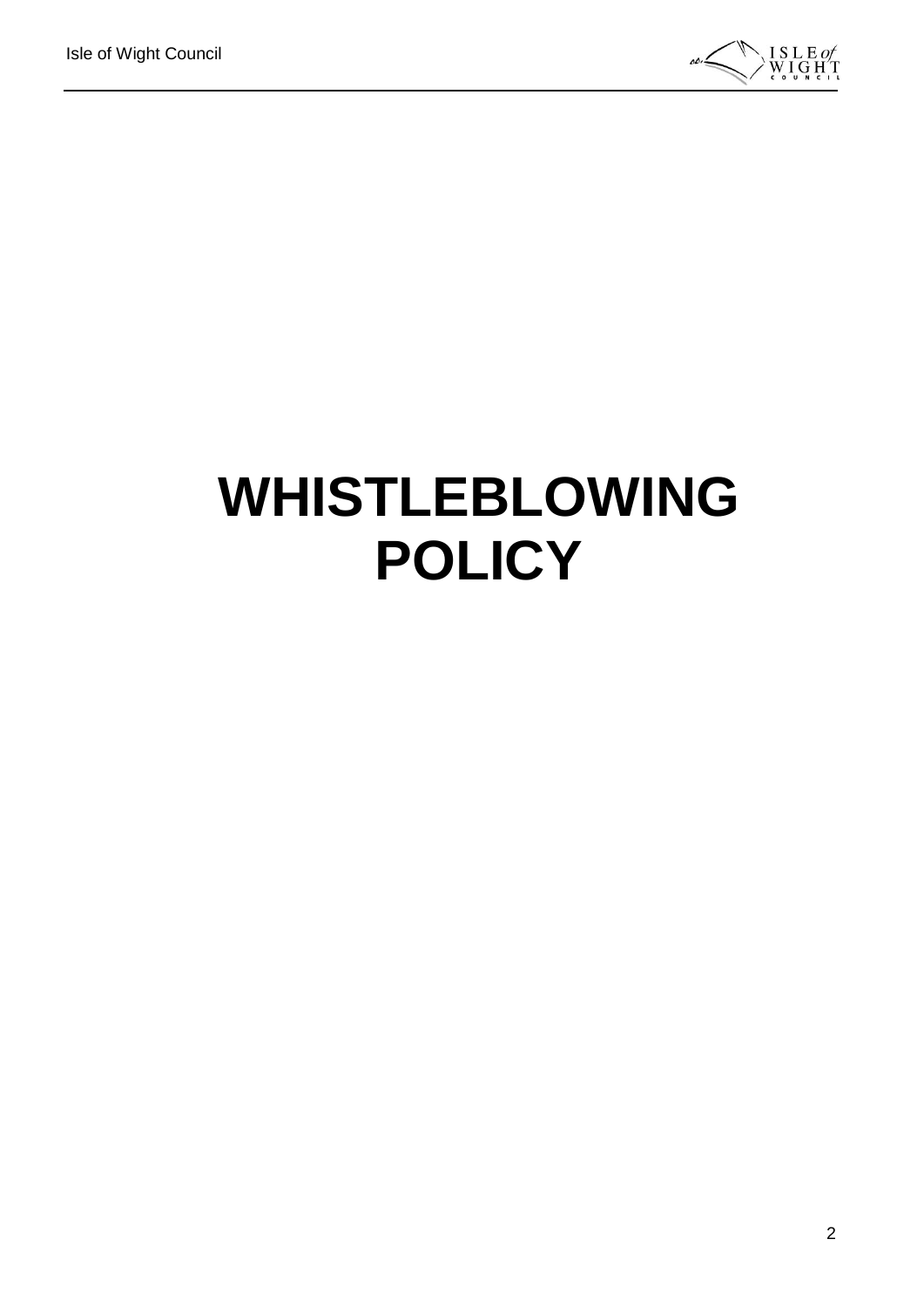$\mathsf{r}$ 



## <span id="page-2-0"></span>**1 Document Information**

| Title:                            | <b>Whistleblowing Policy</b>                                                                                                                                                                                                                                         |
|-----------------------------------|----------------------------------------------------------------------------------------------------------------------------------------------------------------------------------------------------------------------------------------------------------------------|
| <b>Status:</b>                    | <b>Final</b>                                                                                                                                                                                                                                                         |
| <b>Current Version:</b>           | V <sub>7</sub>                                                                                                                                                                                                                                                       |
| <b>Author:</b><br><b>Sponsor:</b> | Sharon Hartill, HR Lead<br>Human Resources, Advisory Services<br><sup>t</sup> sharon.hartill@iow.gov.uk<br><b>■ (01983) 821000 ext 6293</b><br><b>Judy Mason</b><br>Strategic Manager - Human Resources<br>judy.mason@iow.gov.uk<br><b>■ (01983) 821000 ext 6338</b> |
| <b>Consultation:</b>              | <b>Recognised Trade Unions</b>                                                                                                                                                                                                                                       |
| <b>Approval Date:</b>             | March 2021                                                                                                                                                                                                                                                           |

| <b>Version History</b> |                  |                                                         |  |  |
|------------------------|------------------|---------------------------------------------------------|--|--|
| <b>Version</b>         | <b>Date</b>      | <b>Description</b>                                      |  |  |
| V2.1                   | April 2007       | Approved                                                |  |  |
| V2.2                   | March 2011       | <b>Draft Revised Policy</b>                             |  |  |
| V3.0                   | <b>July 2011</b> | Approved                                                |  |  |
| V3.1                   | November 2011    | Updated Safeguarding Procedures - Approved              |  |  |
| V4.1                   | November 2012    | <b>Review and Updated</b>                               |  |  |
| V4.2                   | May 2013         | <b>Draft Revised Policy</b>                             |  |  |
| V4.3                   | <b>July 2013</b> | Approved                                                |  |  |
| V5                     | May 2015         | Revised Policy to reflect recent changes to legislation |  |  |
| V6                     | <b>June 2019</b> | Revised policy & procedure                              |  |  |
| V7                     | March 2021       | Minor Revisions to contact officers & email contacts    |  |  |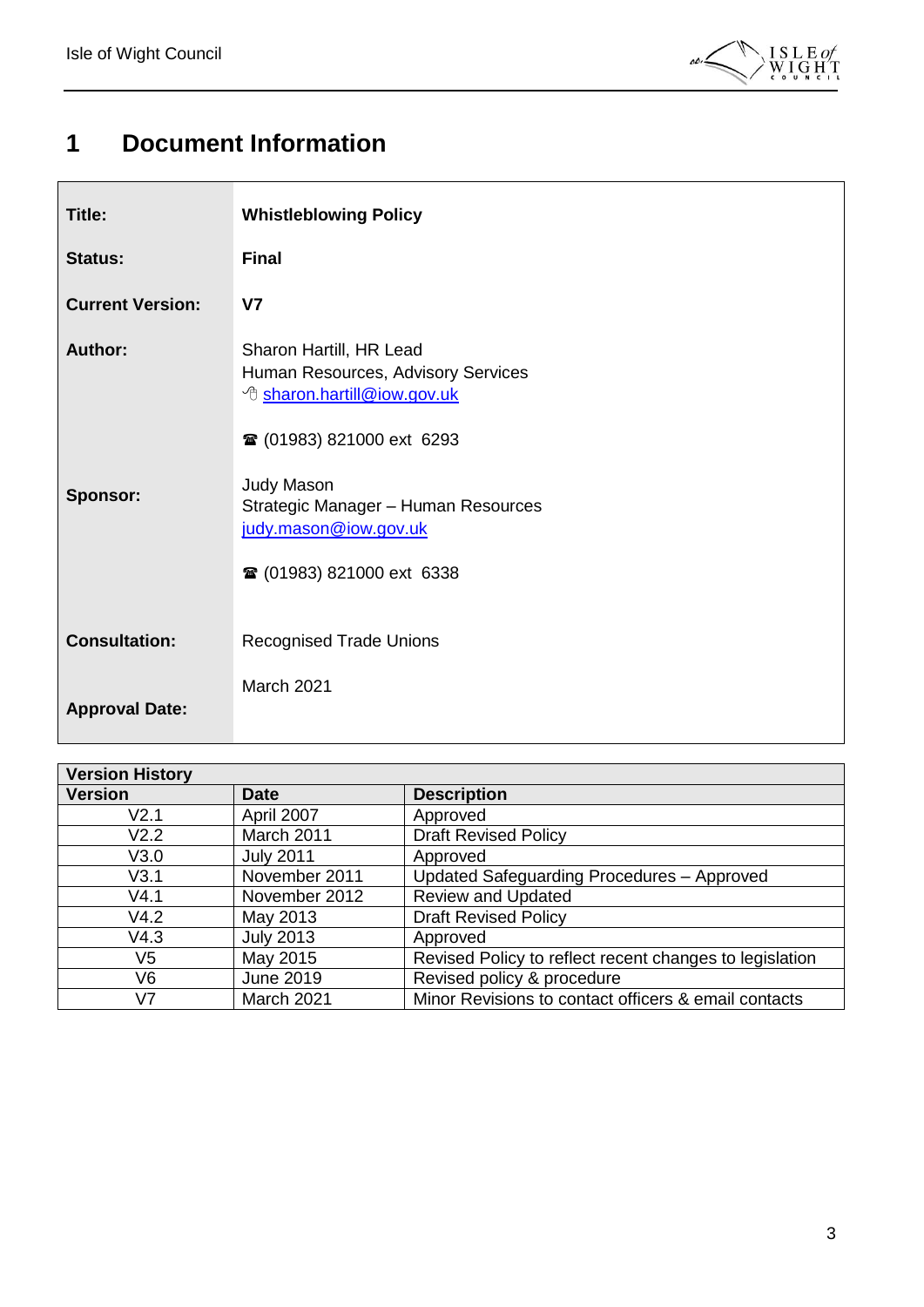

#### <span id="page-3-0"></span>**Contents**  $\overline{2}$

| 1              |  |
|----------------|--|
| $\overline{2}$ |  |
| 3              |  |
| 4              |  |
| 5              |  |
| 6              |  |
| 7              |  |
| 8              |  |
| 9              |  |
| 10             |  |
| 11             |  |
| 12             |  |
| 13             |  |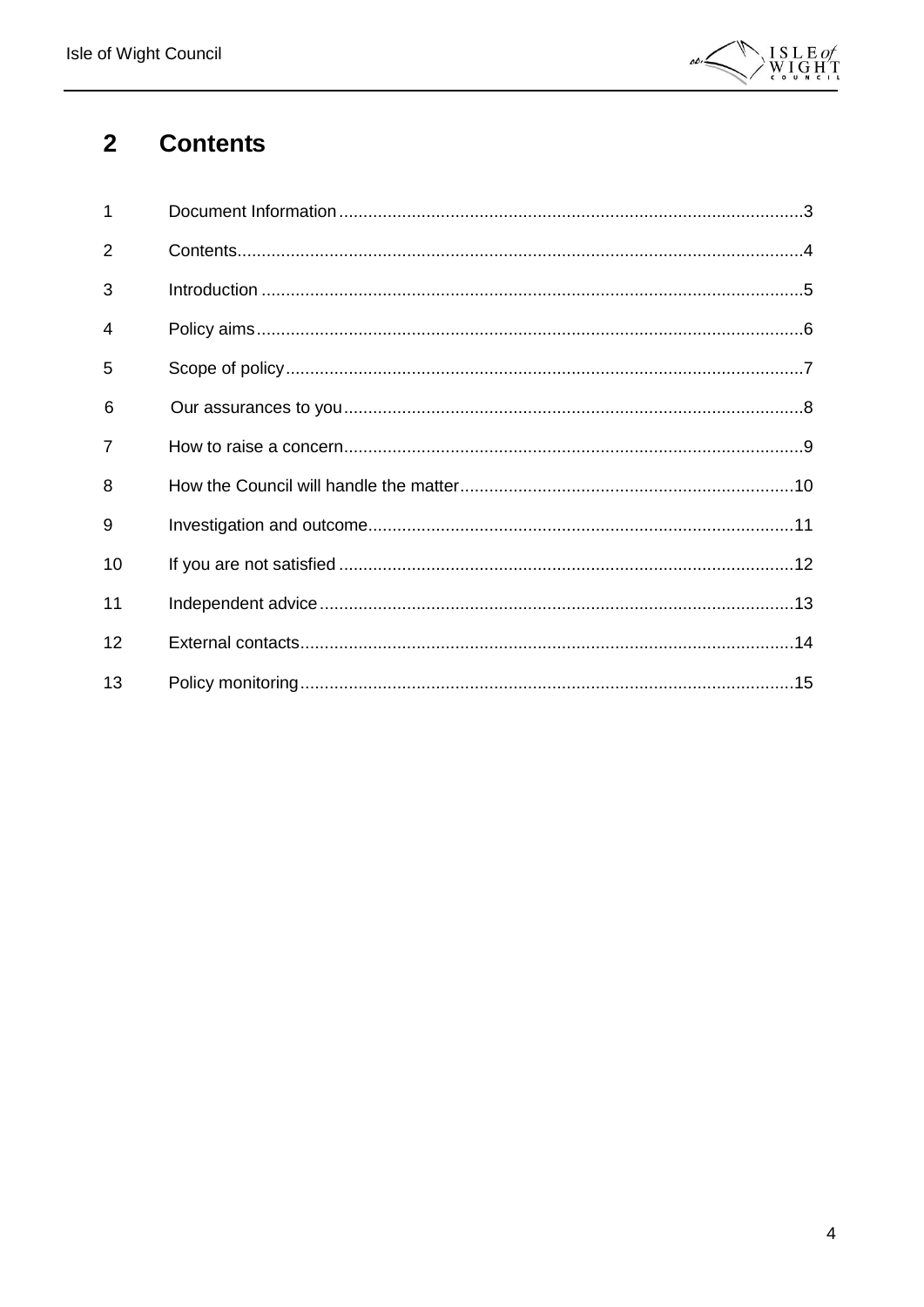

#### <span id="page-4-0"></span>**3 Introduction**

- 3.1 The Isle of Wight Council is committed to the highest standards of openness, honesty, probity and accountability. In line with this commitment the Isle of Wight Council encourages anyone who has a genuine concern about malpractice or wrongdoing within the Council to come forward without fear of reprisal and voice their concerns.
- 3.2 'Whistleblowing' is the disclosure of information which relates to suspected malpractice that is occurring within the organisation. This will include an illegal, immoral, irregular, dangerous or unethical activity under their employer's control. This can cover a criminal offence, the breach of a legal obligation, a miscarriage of justice, a danger to health and safety of any individual, damage to the environment or a deliberate attempt to conceal any of the above.
- 3.3 This policy primarily covers employees (including teaching non-teaching staff within schools) and people working for or on behalf of the Council including casual and agency workers, contractors, or sub-contractors who are providing a service on behalf of the Council. The Isle of Wight Council also encourages volunteers (including School Governors) who have a concern to raise it in the knowledge that it will be taken seriously and dealt with appropriately. This policy does not form part of any employee's contract of employment and we may amend it at any time.
- 3.4 It is essential that disclosures of impropriety, irregularity or wrong doing are dealt with appropriately and promptly. This policy will not apply where there is already an appropriate procedure in place for dealing with a concern. Specifically, this policy is not designed to be used for allegations that fall within the scope of specific statutory procedures (for example child or vulnerable adult protection) which will normally be referred for consideration under the relevant processes, unless the whistle blower has good reason to believe that the appropriate process is not being followed or will not be followed effectively.
- 3.5 This policy seeks to encourage and assist those individuals above, who believe they have discovered malpractice or impropriety, to raise their concerns within the Isle of Wight Council in the first instance rather than overlooking a problem or raising concerns outside of the organisation.
- 3.6 This policy is not designed to question financial or business decisions taken by the Isle of Wight Council nor should it be used to reconsider any matters, which have already been addressed under the disciplinary, grievance, equality or other employment related procedures.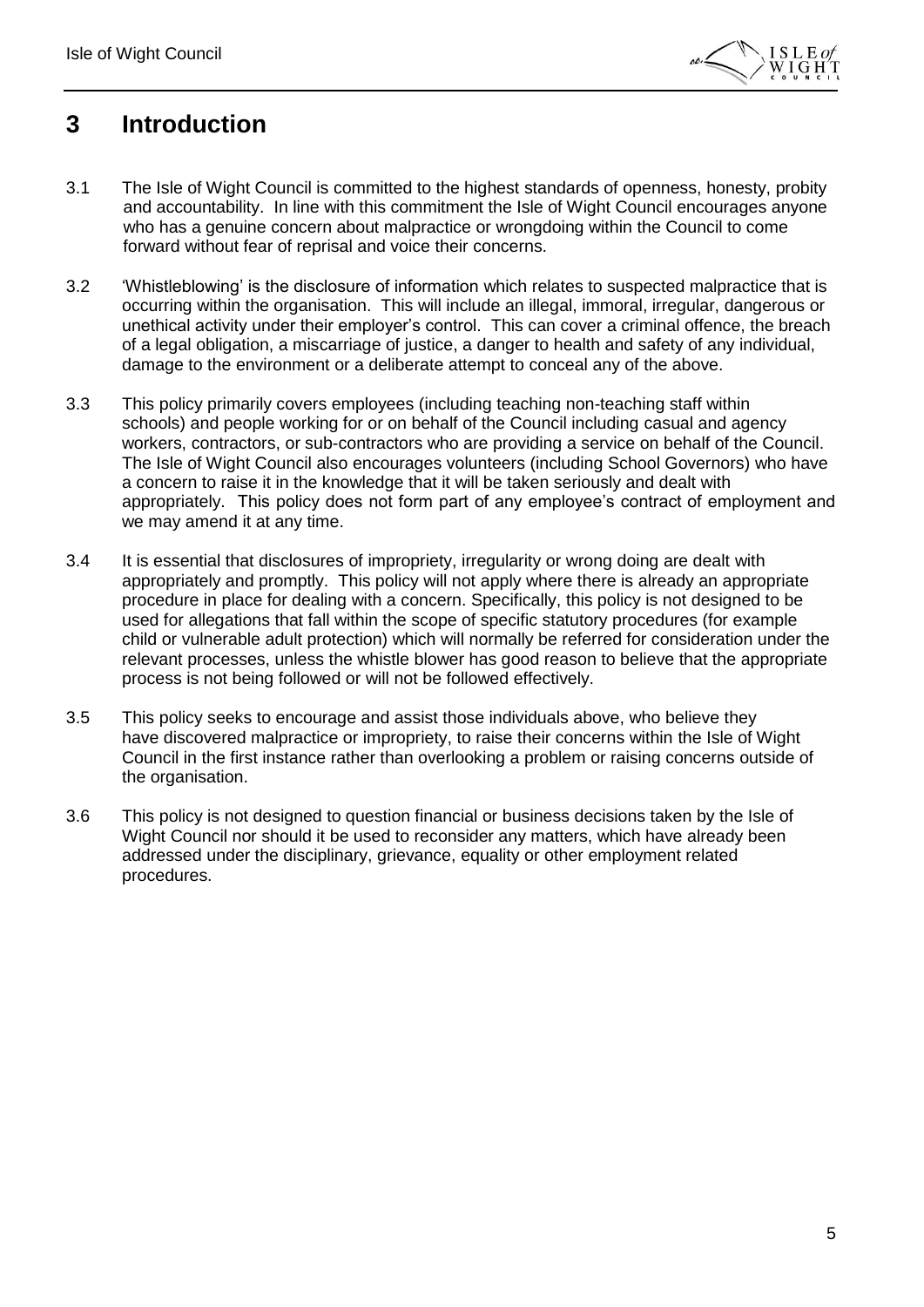

#### <span id="page-5-0"></span>**4 Policy aims**

- 4.1 This policy aims to:
- 4.1.1 Encourage all employees, or other individuals who work on behalf of the Council, to feel confident in raising concerns, where there is reasonable belief that it is either happening, has taken place, or is likely to happen in the future, in the knowledge that their concerns will be taken seriously and investigated as appropriate, and that their confidentiality will be respected.
- 4.1.2 Provide guidance as to how to raise a Whistleblowing concern.
- 4.1.3 Reassure employees that they should be able to raise genuine Whistleblowing concerns without fear of reprisals, even if they turn out to be mistaken.

**If in doubt – raise it!**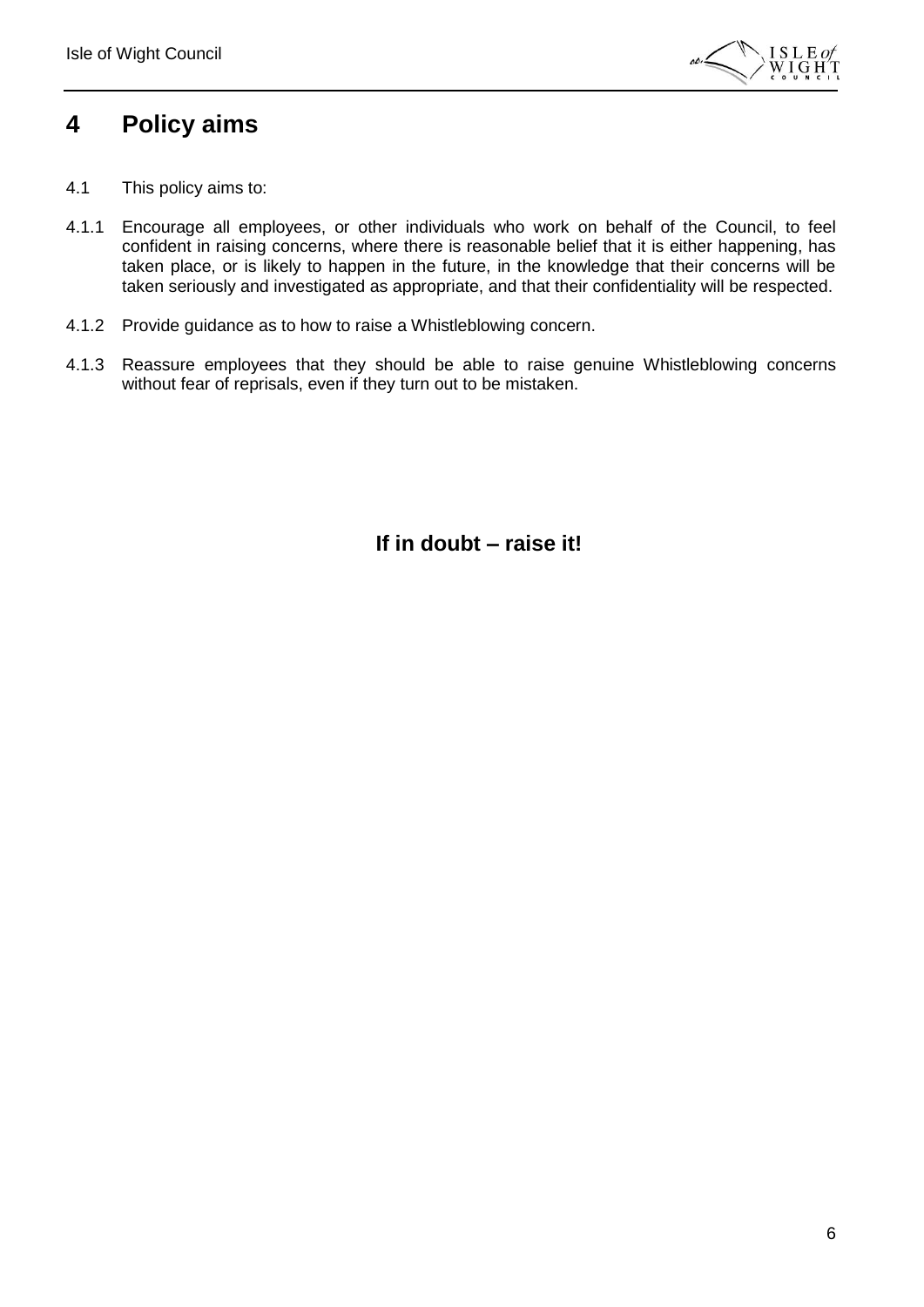

### <span id="page-6-0"></span>**5 Scope of policy**

- 5.1 This policy is designed to deal with disclosure of information by an employee who relates to some danger, bribery, corruption, fraud or other unlawful or unethical conduct in the workplace. A "qualifying disclosure" means any disclosure of information which relates to something which involves an issue in the public interest, where the individual has reasonable belief that any of the following is either happening, has taken place, or is likely to happen in the future:
	- Criminal activity;
	- Miscarriages of justice;
	- Unauthorised use of public funds;
	- Possible fraud, corruption, bribery or malpractice;
	- Failure to comply with any legal or professional obligation or regulatory requirement;
	- Damage to the environment;
	- Danger to health and safety or welfare of other staff members or the public;
	- Breaches of Isle of Wight Council internal policies and procedures including the Employee's Code of Conduct;
	- Breaches of agreed Isle of Wight Council or governing body procedures;
	- Conduct likely to damage the reputation of the Isle of Wight Council;
	- Unauthorised disclosure of confidential information;
	- Negligence;
	- Allegations of abuse to children, young people and vulnerable adults;
	- Other unethical conduct;
	- Deliberate concealment of any of the above matters.
- 5.2 This Whistleblowing Policy is primarily for concerns where the interests of others or the organisation itself are at risk. If you have a concern about financial misconduct or fraud, please also refer to the Counter-Fraud and Corruption Strategy.
- 5.3 There are existing procedures in place that enable employees to raise a concern relating to their employment. These would normally be made under the Harassment & Bullying (Protection From) or Grievance procedure. Employees should consult this policy and obtain advice from Human Resources in relation to discrimination, harassment, bullying and victimisation.
- 5.4 There are also detailed procedures issued by professionals in relation to the protection of children, young adults, and vulnerable adults.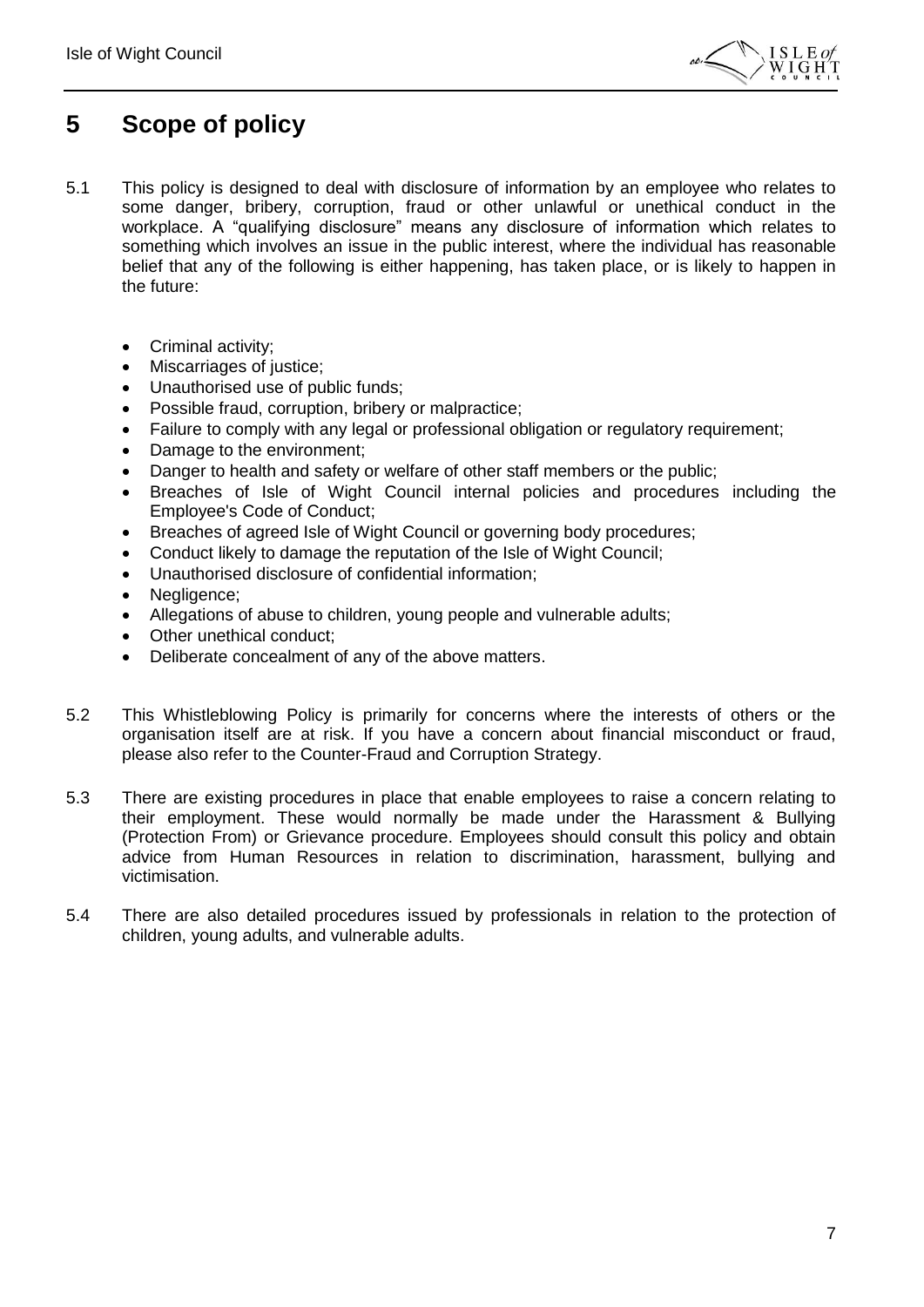

#### <span id="page-7-0"></span>**6 Our assurances to you**

#### **Your Protection and Support**

6.1 The Isle of Wight Council believes that a culture of openness and accountability is essential. It also recognises that the decision to report a concern can be a difficult one to make, not least because of fear of reprisal from those responsible for the alleged malpractice.

It is an integral part of this policy that employees can 'blow the whistle' without fear of recrimination, reprisal, or be disadvantaged in any way. This Policy aims to reassure workers that it is safe and acceptable to speak up and to enable Whistleblowing concerns to be raised at an early stage and in the right way. A confidential support and counselling service for staff is available via our Employee Assistance Programme. link: [https://wightnet.iow.gov.uk/wightnetcontent/health\\_wellbeing/eap.aspx](https://wightnet.iow.gov.uk/wightnetcontent/health_wellbeing/eap.aspx)

- 6.2 The Isle of Wight Council will not tolerate harassment or victimisation in any form and will take action and put in place support measure to protect employees who raise a concern. Any employee who makes an allegation that turns out to be unfounded will not be penalised if there is evidence that they had a genuine concern, or belief, when making the allegation.
- 6.3 The Public Interest Disclosure Act 1998 amends the Employment Rights Act 1996 to introduce new rights for workers not to be subjected to unfair dismissal or detriment by their employer for making a protected disclosure.
- 6.4 A qualifying disclosure will be 'protected' if the worker reasonably believes that it is made "in the public interest". A worker has the right not to be subjected to any detriment by his or her employer on the grounds that they have made a protected disclosure. 'Detrimental treatment' includes being unfairly penalised, disciplined or subjected to any other detriment (including termination of the employment contract). In addition, whistleblowers are protected from suffering a detriment, bullying or harassment from another worker.
- 6.5 It is a disciplinary offence to victimise an employee for raising a protected disclosure. It is also a disciplinary offence to maliciously make a false allegation.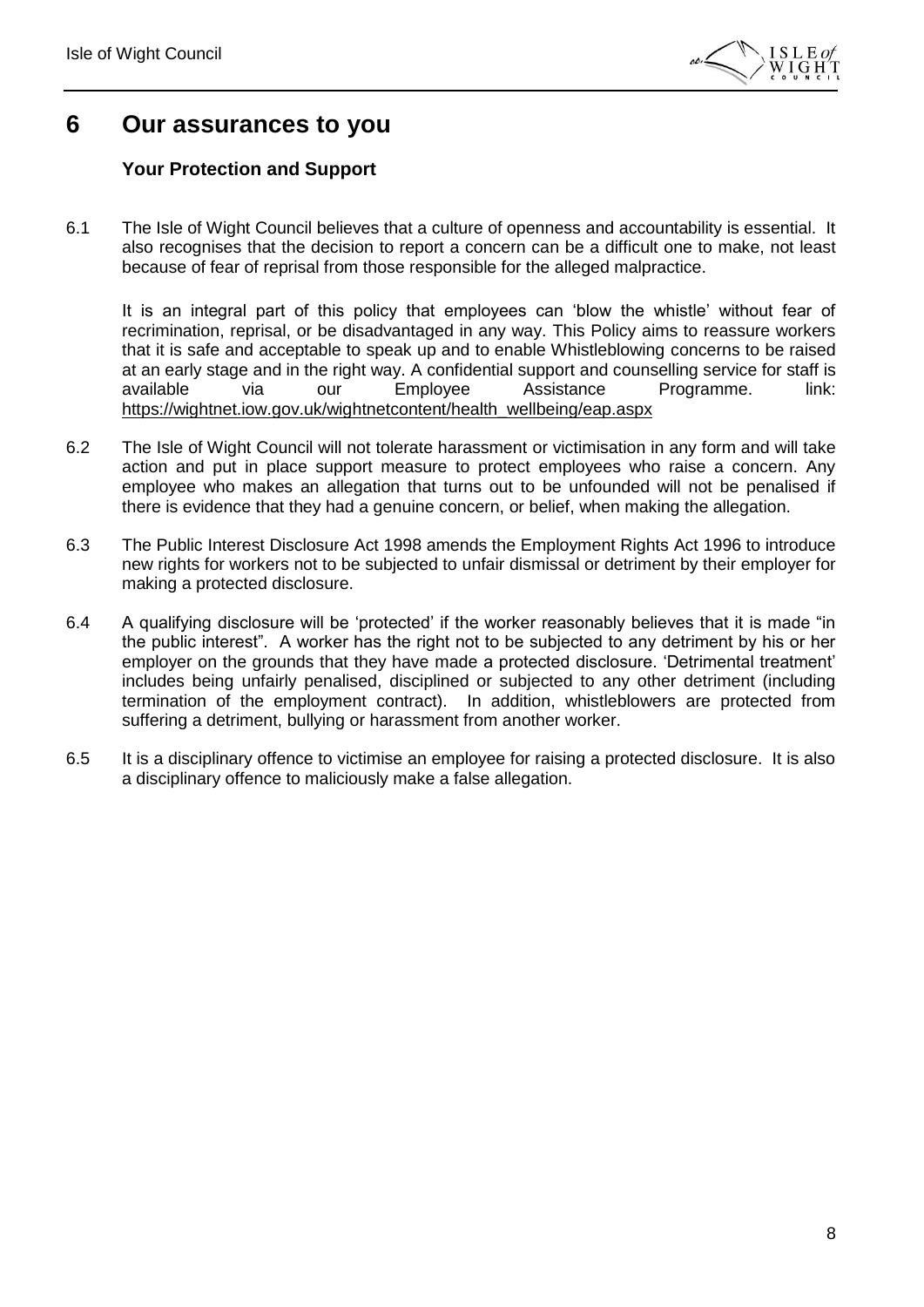

#### <span id="page-8-0"></span>**7 How to raise a concern**

Please remember that you do not need to have evidence of malpractice before raising a concern. However, you are asked to explain as fully as you can the information or circumstances that gave rise to your concern.

- 7.1 If you have a Whistleblowing concern, you are asked to raise it in the first instance with your line manager (or trade union representative), who will undertake an initial assessment of the whistleblowing disclosure. We request that concerns are raised preferably in writing, however, they can be raised verbally. It should include reference to the fact that it is a whistleblowing disclosure, the background and history of the concerns, names, copies of any documents, dates, places along with why you are particularly concerned about the situation.
- 7.2 It is recognised that your first actions will depend upon the seriousness and sensitivity of the issues and who you believe to be involved. Should you feel unable to raise the matter with your line manager, for whatever reason, you should raise your concern with your trade union representative, your manager's superior, via email to [whistle.blowing@iow.gov.uk](mailto:whistle.blowing@iow.gov.uk) or alternatively with any of the following officers:

Assistant Director of Corporate Services (Monitoring Officer), Christopher Potter - 01983 821000 ext 6342 email: christopher.potter@iow.gov.uk

Assistant Director of Finance, Kerry Hubbleday – 01983 821000 ext. 6381 email:Kerry.hubbleday@iow.gov.uk

Internal Audit Geraint Newton - Tel: 07788 288604 email: [geraint.newton@iow.gov.uk](../Downloads/geraint.newton@iow.gov.uk)

These people have been given special responsibility for dealing with whistleblowing concerns.

*NB:* The role of the Monitoring Officer is to be responsible for making sure that all Council *actions are lawful and to report any unlawful acts or maladministration to the Council.*

If you want to raise the matter in confidence, please say so at the outset so that appropriate arrangements can be made.

7.3 If the above channels have been followed and you still have concerns, or if you feel that the matter is so serious that you cannot discuss it with any of the above, please contact

> The Head of Paid Service (known as the Chief Executive, John Metcalfe) 01983 821000 ext 6341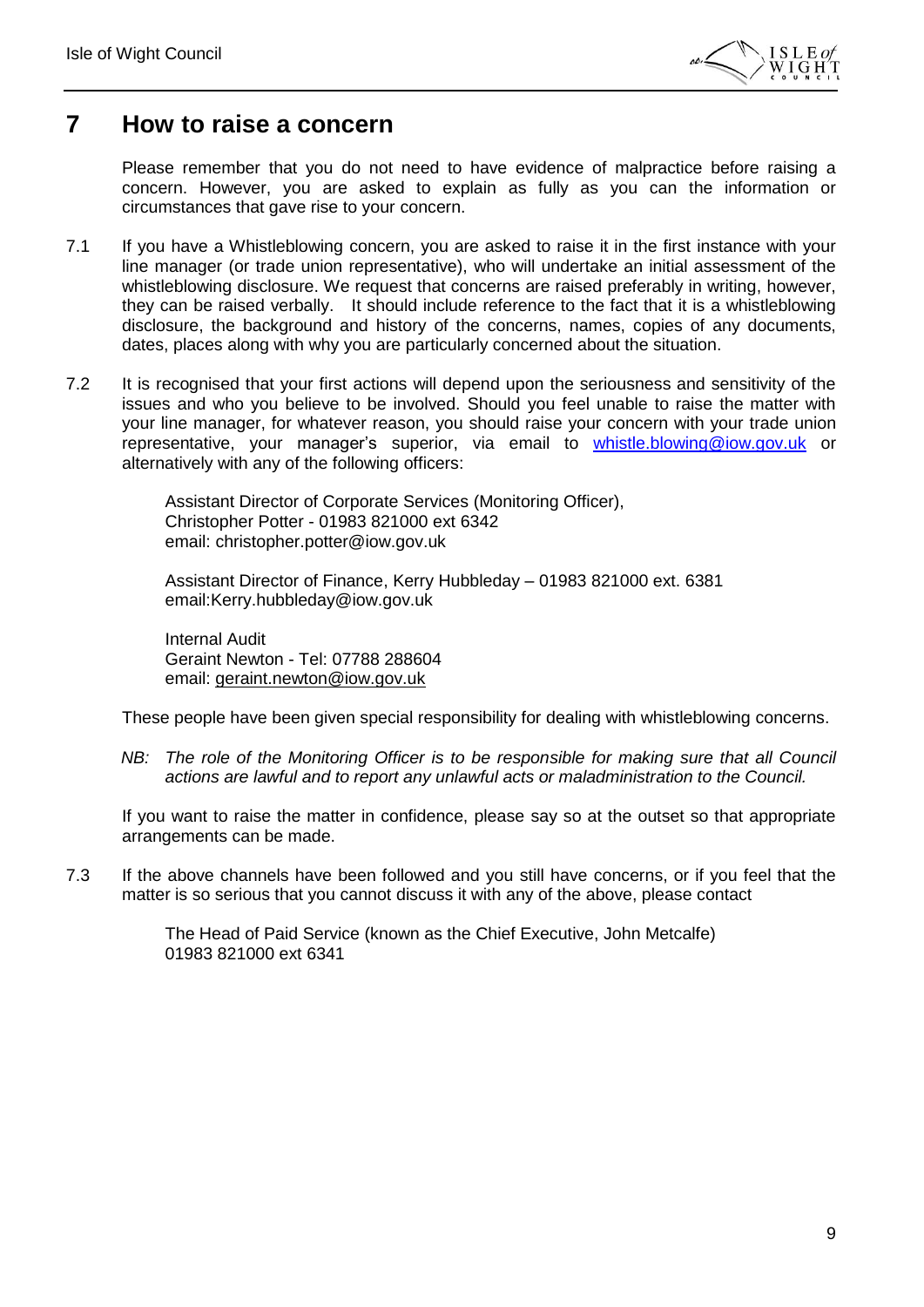

#### <span id="page-9-0"></span>**8 How the Council will handle the matter**

- 8.1 The Council hopes that an individual will feel able to voice Whistleblowing Concerns openly under this Policy. However, if you want to raise your concern confidentially, every effort will be made to protect your identity. If it is considered necessary to reveal identifying information about the whistleblower then this will be discussed with you prior to disclosure.
- 8.2 The Council does not encourage the submission of anonymous disclosures as concerns are more difficult to investigate and are generally less powerful. Anonymous whistleblowing referrals will be considered at the discretion of the officers handling the concern. Whistleblowers who are concerned about possible reprisals if their identity is revealed should contact one of the named officers within section 7.2.
- 8.3 Your whistleblowing disclosure will be acknowledged within 5 working days. Within the next 10 working days you will be receive written confirmation on how it is proposed the matter be dealt with. You will be advised of any initial enquires that have been made, whether further investigation is required, and if not, why not (where appropriate), provided with details of support mechanisms available, advised of the investigating officer (where appropriate), and, an estimate of how long it will take to provide a final response along with how you will be informed of progress. The response will depend on the nature of the concern raised and may be advice only, resolved by agreed action without the need for further investigation or identified as requiring a formal investigation.
- 8.4 The amount of contact between you and the Officer considering your whistleblowing disclosure will depend on the nature of the concerns raised and whether any additional information is required from you. If a meeting is necessary, you will have a right to be accompanied by a work colleague or a trade union representative.
- 8.5 If you have any personal interest in the matter, you should disclose this at the outset. If it is considered that your concern falls more appropriately within the Council's Grievance Policy, Equality Policy, or other relevant procedure, you will be notified.
- 8.6 Whilst the Council cannot guarantee a response to matters raised in a way that you may wish, all concerns raised under this policy will be handled in a timely, robust, and fair manner.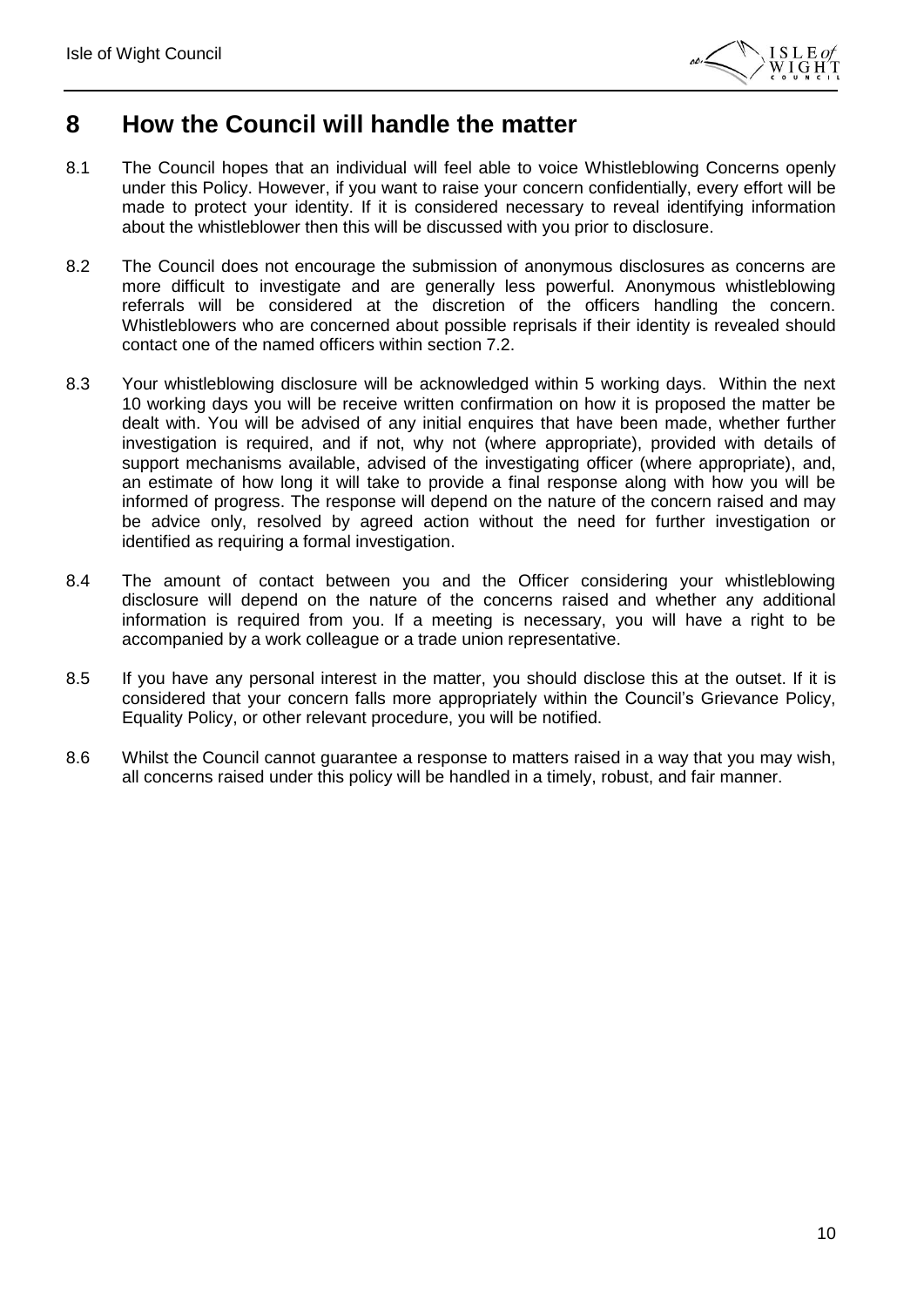

#### <span id="page-10-0"></span>**9 Investigation and outcome**

- 9.1 Once a whistleblowing concern has been raised, an initial assessment will be undertaken to determine the scope of any informal review, internal inquiry, or the need to undertake a more formal investigation.
- 9.2 In some cases, it may be considered appropriate to appoint an investigating officer. The investigating officer appointed may be internal or external to the organisation and/or have a particular specialism dependent upon the nature of the concerns raised.
- 9.3 The investigating officer will keep you informed of the progress of the investigation and anticipated timescales. You should treat any information shared about the investigation confidential.
- 9.4 If the allegation is against an employee, further action may be taken under one of the other Council policies which may include disciplinary action, where appropriate. However, sometimes the need for confidentiality may prevent the sharing of specific details regarding the investigation or information about whether any disciplinary action will be taken as a result.
- 9.5 Where the allegation is against a third party, appropriate action might include speaking or writing to the person and / or their superior about the situation; or, in very serious cases, banning them from the premises or terminating a contract with them.
- 9.6 Whether or not a Whistleblowing concern is confirmed by the investigation, we will consider how best to manage the ongoing working relationship between all persons involved with the Whistleblowing concerns. It may be appropriate to arrange some form of mediation and / or counselling, or to change the duties, working location or reporting lines of any of the individuals involved in the Whistleblowing concerns raised.
- 9.7 The Council takes all concerns seriously and can assure you that no action will be taken against an individual if they have raised a concern in the genuine belief that it is, or, may be true. However, if it is concluded that the whistleblower has made false allegations maliciously or with a view to personal gain, the individual will be subject to disciplinary action.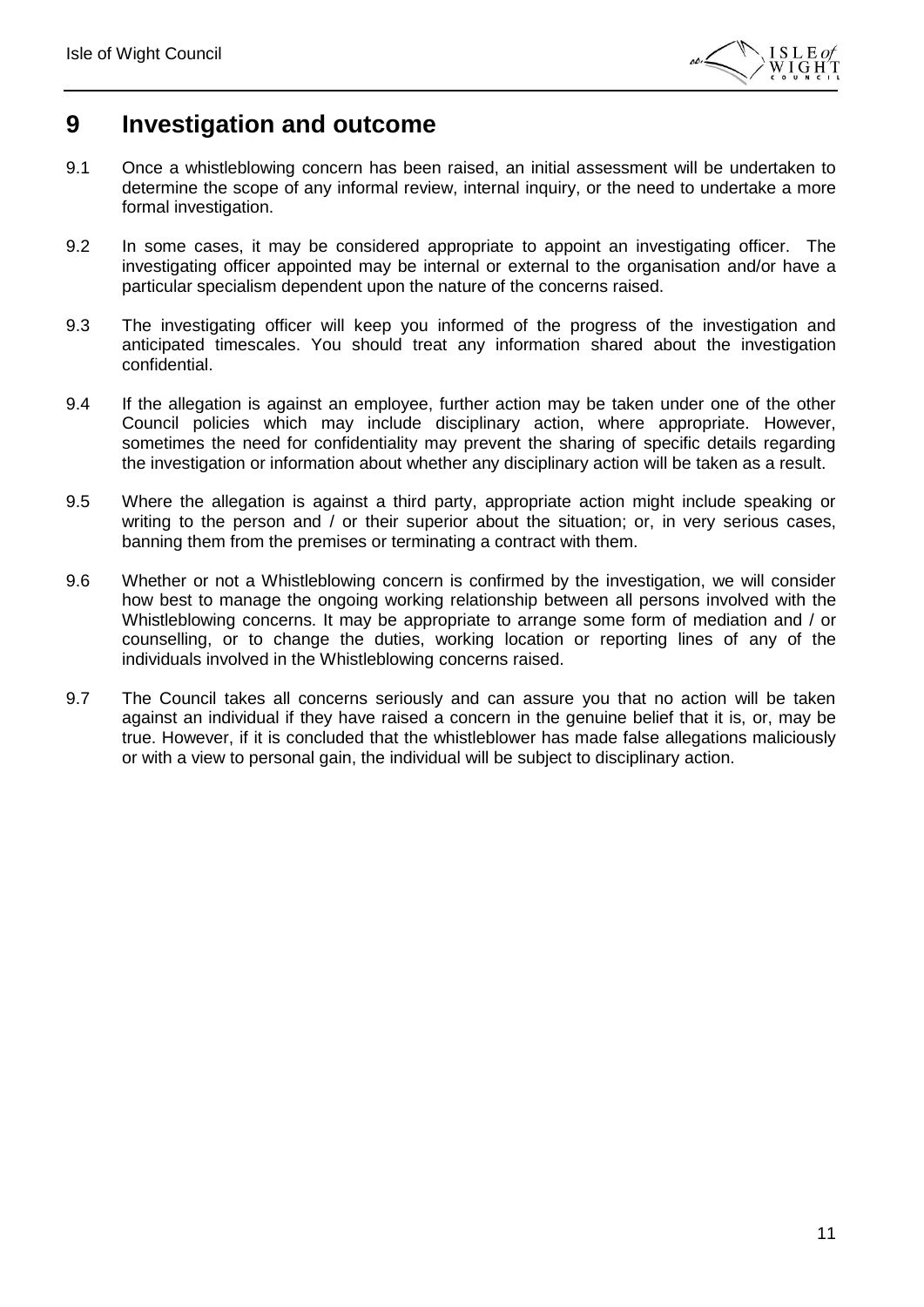

#### <span id="page-11-0"></span>**10 If you are not satisfied**

- 10.1 While we cannot always guarantee the outcome that you may be seeking as a result of raising the matter with us, we will try to deal with your concern fairly and in an appropriate way. By using this policy, you can help us to achieve this.
- 10.2 If you are not happy with the way in which your concern has been handled, you can raise it with one of the other key contacts in section 7.2 or through your trade union representative. Alternatively, you may contact the Chief Executive, whose contact details are set out in section 7.3.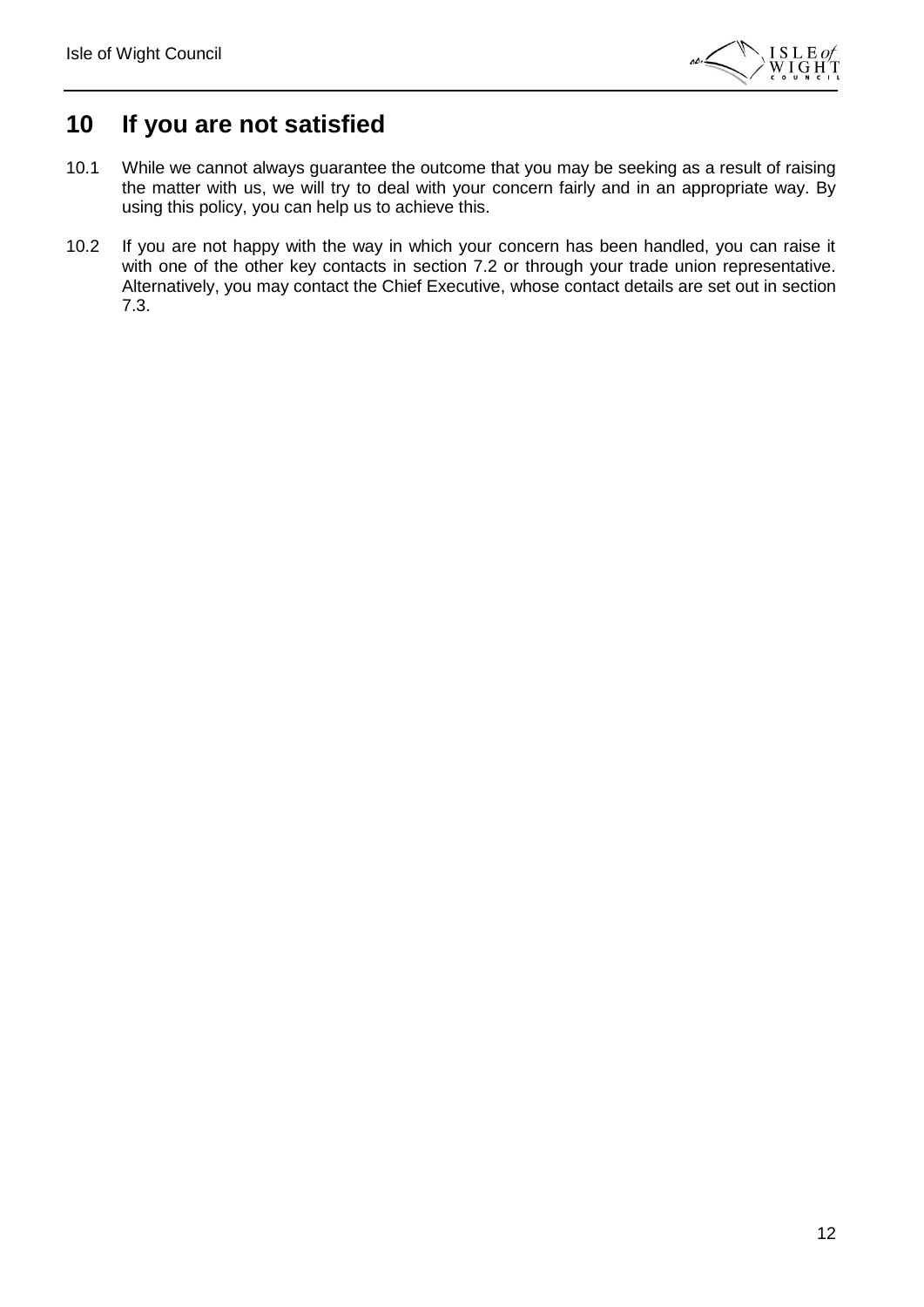

## <span id="page-12-0"></span>**11 Independent advice**

If you are unsure whether to use this Policy or you want confidential advice at any stage, you can email [whistle.blowing@iow.gov.uk.](mailto:whistle.blowing@iow.gov.uk) A member of the Audit team will then contact in confidence to talk you through your options and help you raise a Whistleblowing Concern.

You can also contact your union (where applicable) for advice.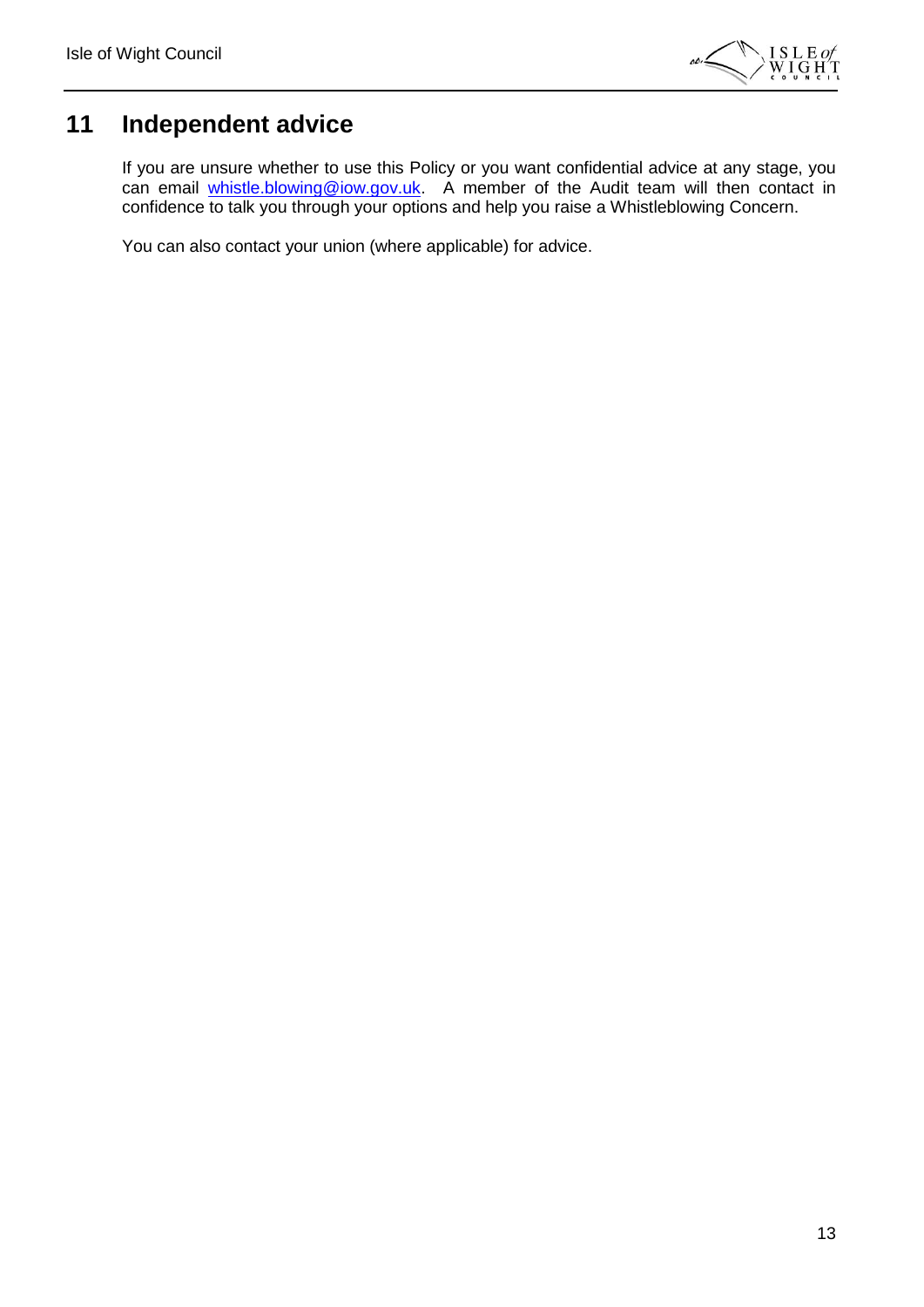

#### <span id="page-13-0"></span>**12 External contacts**

- 12.1 The aim of this Policy is to provide an internal mechanism for reporting, investigating, and remedying any wrongdoing in the workplace. In most cases you should not find it necessary to alert anyone externally.
- 12.2 While we hope this Policy gives you the reassurance you need to raise your concern internally with us, we recognise that there may be circumstances where it may be appropriate for you to report a concern to an external body such as:
	- The District Auditor;
	- Relevant professional bodies or regulatory organisations such as the Care Quality Commission;
	- The Police;
	- The Local Government Ombudsman.
	- Your Trade Union Representative

It will very rarely, if ever, be appropriate to alert the media. We strongly encourage you to seek advice before reporting a concern to anyone external, or contact Public Concern at Work (or, if applicable, your union), who will be able to advise you on such an option if you wish.

12.3 Whistleblowing concerns usually relate to the conduct of our staff, but they may sometimes relate to the actions of a third party. The law allows you to raise a concern in the public interest with a third party, where you reasonably believe it relates mainly to their actions or something that is legally their responsibility. However, we encourage you to report such concerns internally first. You should contact your line manager or one of the other individuals set out in section 7 for guidance.